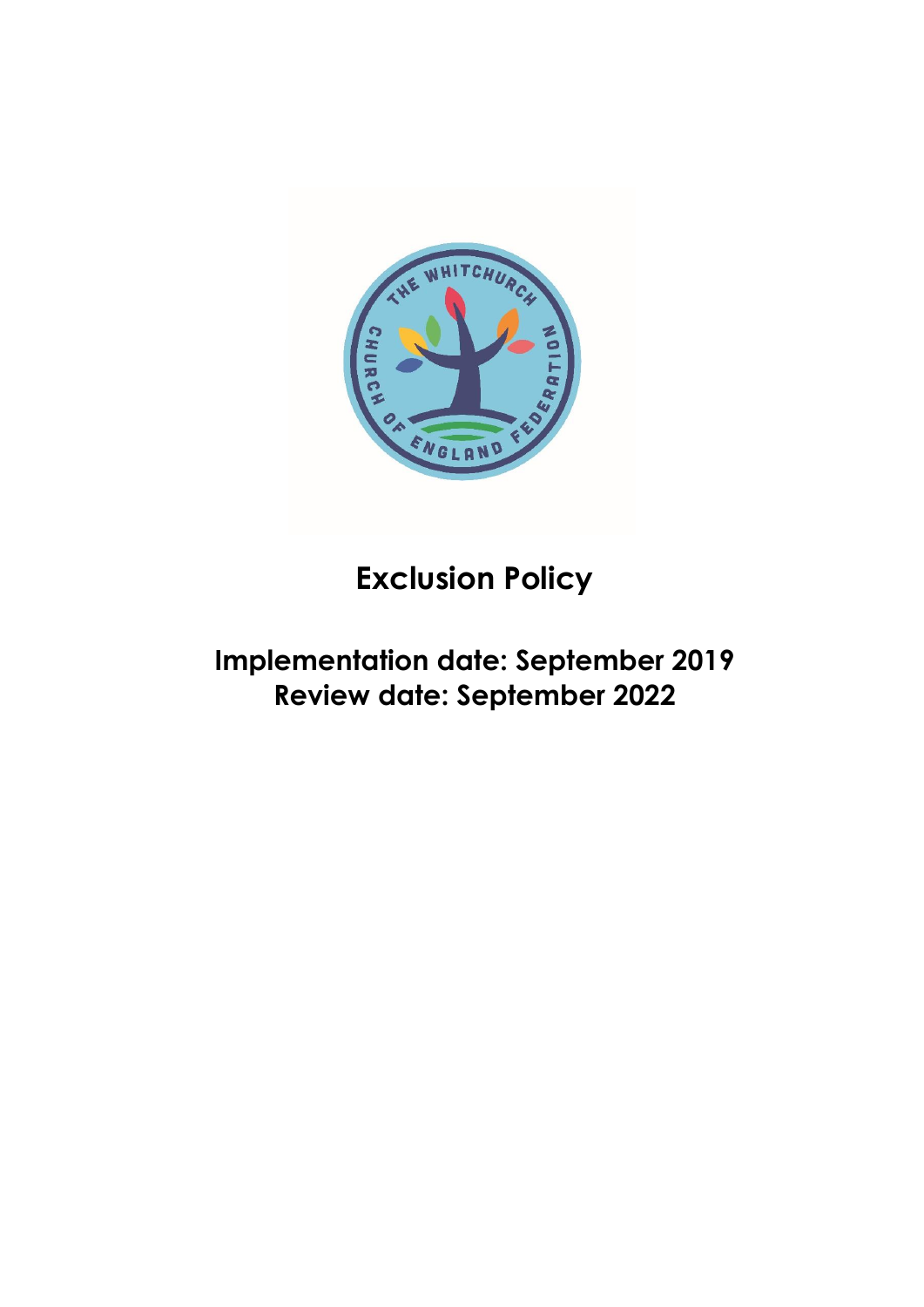### Exclusion Policy

#### **Background**

This policy deals with the policy and practice which informs the Federation's use of exclusion. It is underpinned by the shared commitment of all members of the Federation community to achieve two important aims:

1. The first is to ensure the safety and well-being of all members of the Federation community, and to maintain an appropriate education environment in which all can learn and succeed;

2. The second is to realise the aim of reducing the need to use exclusion as a sanction.

#### **Legislation and Statutory Guidance.**

This policy is based on statutory guidance from the Department for Education: Exclusion from maintained schools, academies and pupil referral units (PRUs) in England.

#### **Introduction**

The decision to exclude a pupil will be taken in the following circumstances:

(a) In response to a serious breach of the Federation Behaviour Policy

(b) If allowing the pupil to remain in either Academy would seriously harm the education or welfare of other persons or the pupil him/herself in the Academy.

Exclusion is an extreme sanction and is only administered by the Head of School.

Exclusion, whether fixed term or permanent may be used for any of the following, all of which constitute examples of unacceptable conduct, and are infringements of the Federation Behaviour Policy:

- Actions which put the pupil or others in danger
- Verbal abuse to staff and others
- Verbal abuse to pupils
- Physical abuse to/attack on staff
- Physical abuse to/attack on pupils
- Racist abuse
- Bullying
- Persistent disruptive behaviour
- Indecent behaviour
- Damage to property
- Misuse of illegal drugs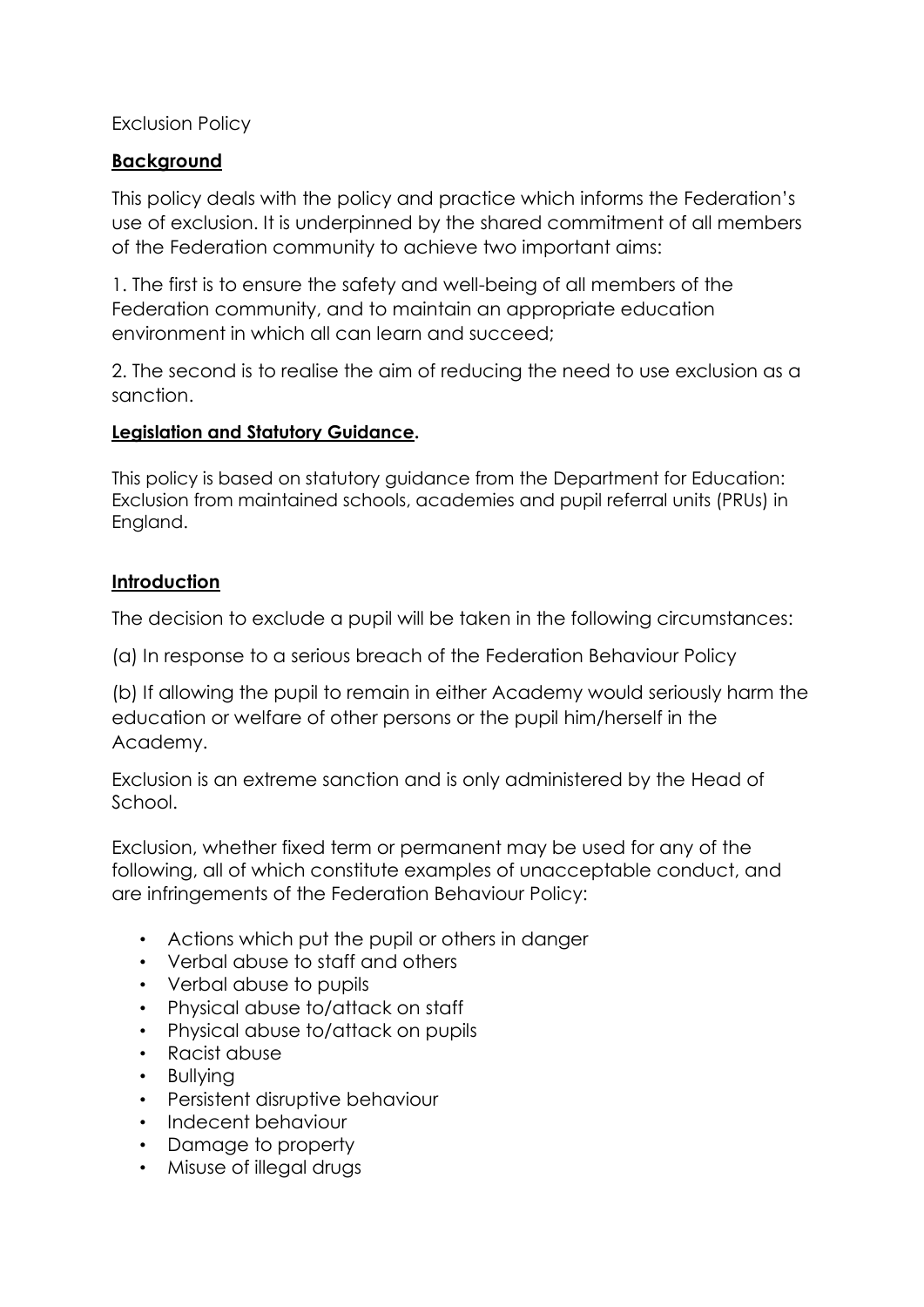- Misuse of other substances
- Theft
- Serious actual or threatened violence against another pupil or a member of staff
- Sexual abuse or assault
- Supplying an illegal drug
- Carrying an offensive weapon
- Arson
- Unacceptable behaviour which has previously been reported and for which sanctions and other interventions have not been successful in modifying the pupil's behaviour

This is not an exhaustive list and there may be other situations where the Head of School makes the judgment that exclusion is an appropriate sanction.

#### **Fixed term exclusions**

If a pupil has seriously broken Federation behaviour rules or allowing them to stay in the Academy would seriously harm their education or welfare, or the education or welfare of other pupils, they may be excluded for a fixed period of time (usually up to five days), with a date set of when they can return to Academy.

A pupil may be excluded for one or more fixed periods, up to a maximum of 45 days in a single academic year. For a fixed period, exclusion of more than 5 academy days, an Individual Support Plan will be drawn up. This needs to be agreed with the Academy, pupil and parents.

The length of an exclusion will depend upon a number of factors, such as the severity of the incident, and the likely impact on the pupil's learning and ability to succeed on returning to the Academy. Such decisions will be made in the best interests of the pupil, whilst also mindful of the need to maintain order and reinforce the rules and expectations of the Federation in a clear and consistent way.

Following exclusion parents are contacted immediately where possible. A meeting will be called or a letter sent by post giving details of the exclusion and the date the exclusion ends.

During the course of a fixed term exclusion where the pupil is to be at home, parents are advised that the pupil is not allowed on any of the Federation premises or in a public place, and that daytime supervision is their responsibility as parents/guardians.

Records relating to exclusions will be stored confidentially.

## **Permanent Exclusion**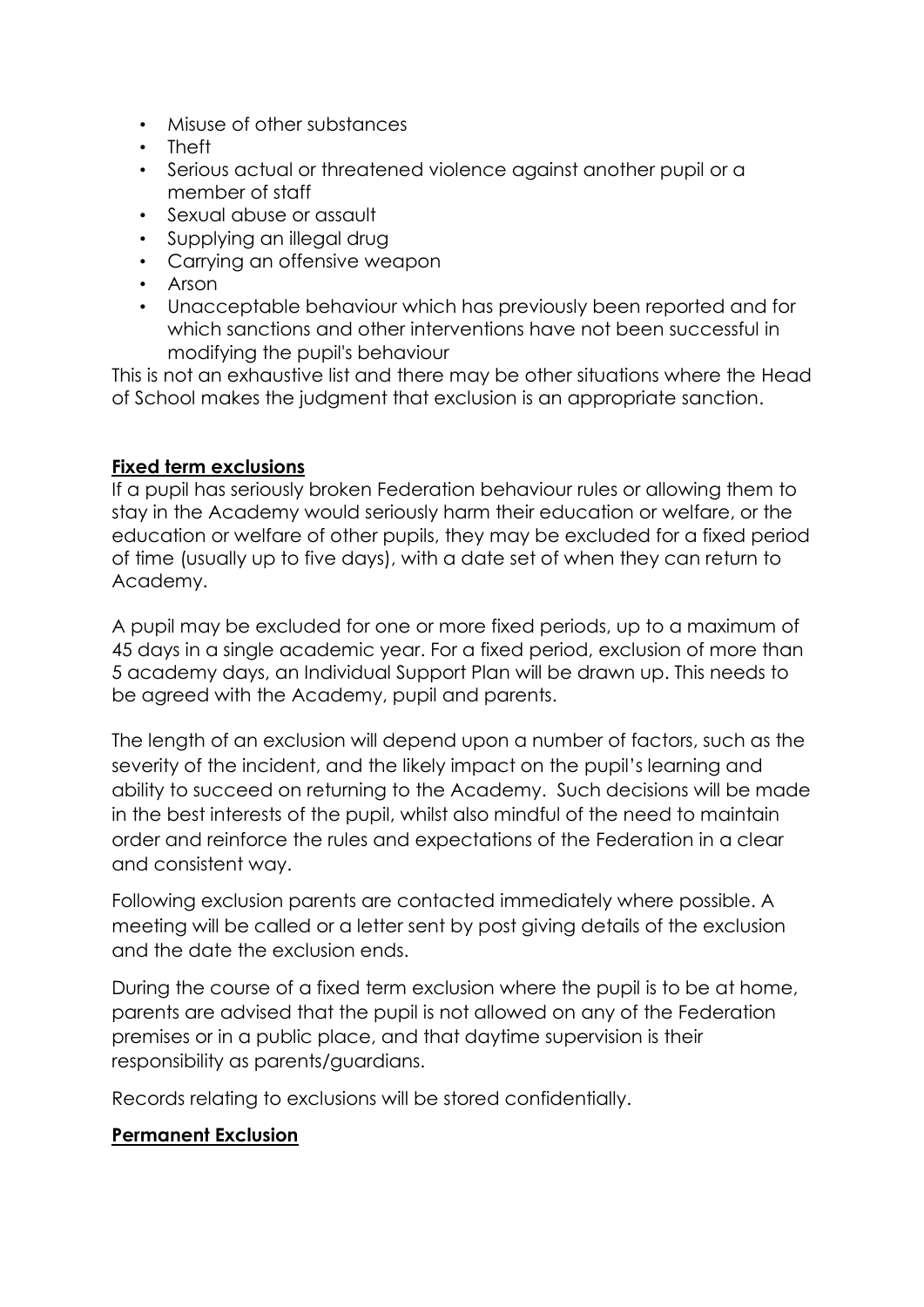The decision to exclude a pupil permanently is a serious one. If necessary, a series of fixed term exclusions can be made to allow time for all options to be explored and for an emergency review to be arranged. Only after all parties have agreed that all options have been discussed and exhausted, will the Head of School take the decision to exclude permanently.

There are two instances where permanent exclusion may be considered:

The first is a final, formal step in a concerted process for dealing with disciplinary offences following the use of a wide range of other strategies, which have been used without success. It is an acknowledgement all available strategies have been exhausted and is used as a last resort. This would include persistent, repeated and defiant misbehaviour as listed in the examples in the above 'fixed term' section.

The second is where there are exceptional circumstances and it is not appropriate to implement other strategies and where it could be appropriate to permanently exclude a pupil for a first or 'one off' offence. Such an offence might include:

- Serious actual or threatened violence against another pupil or a member of staff.
- Sexual abuse or assault.
- Behaviour which poses a significant risk to the child's own safety.
- Carrying an offensive weapon \*
- Arson.

\*Offensive weapons are defined in the Prevention of Crime Act 1953 as "any article made or adapted for causing injury to the person; or intended by the person having it with him for such use by him."

If the Academy feels that police involvement is necessary for specific and serious offences, this will be considered by the Head of School, Executive Principal and all parties involved.

These instances are not exhaustive but indicate the severity of such offences and the fact that such behaviour seriously affects the discipline and wellbeing of the Academy.

Parents or carers will be notified of the exclusion immediately and will receive further details of reasons for the exclusion in writing.

#### **Internal Exclusion**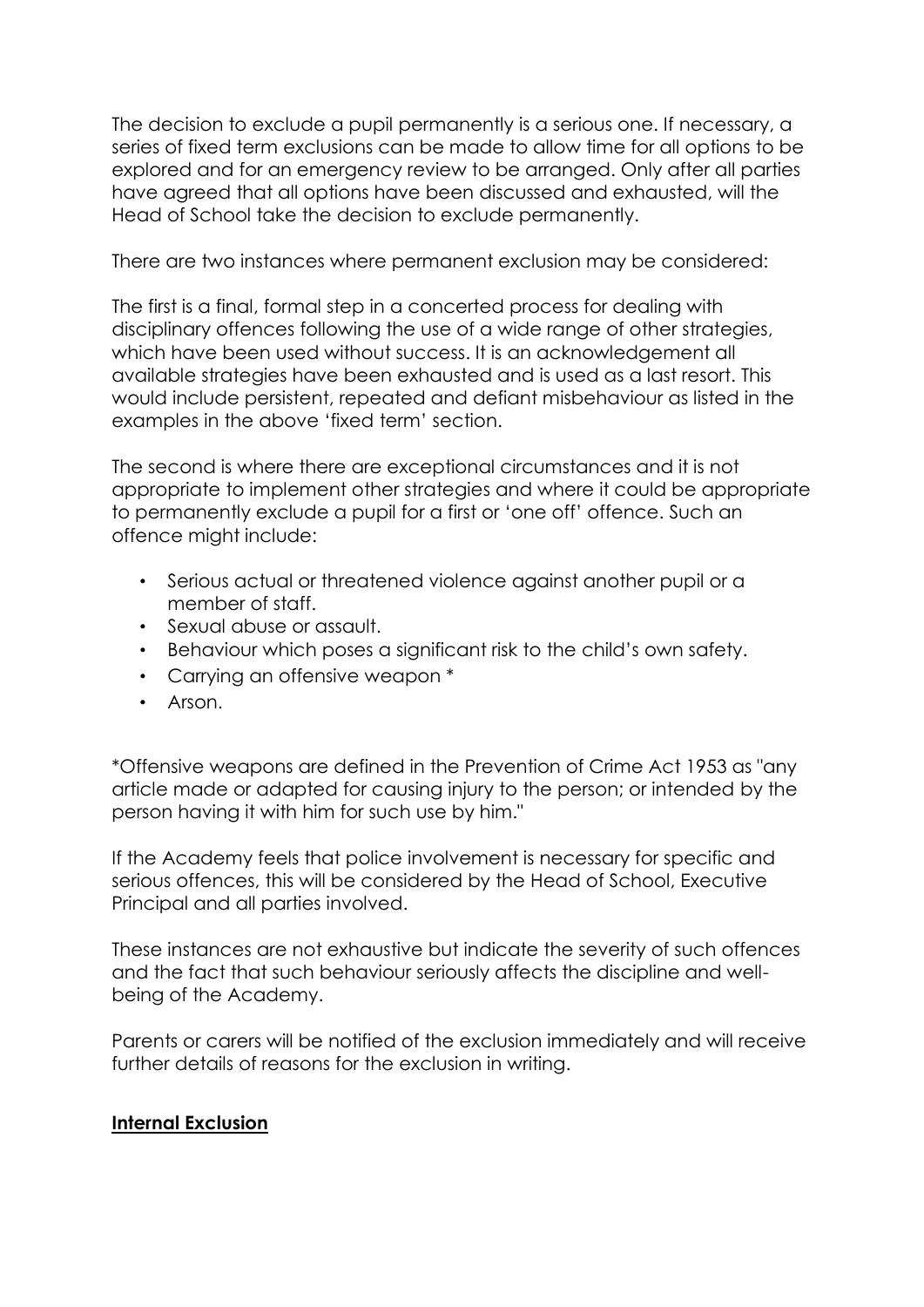Internal exclusion is when a pupil is excluded from the rest of the Academy and must work away from their class for a fixed amount of time. This will be in a different classroom.

An internal exclusion is a discretionary measure, where a pupil's behaviour is escalating and more serious measures need to be taken but there are not yet grounds for an external / fixed-term exclusion. Typically, a child receiving a consequence of this level should be receiving additional support for their behaviour, intended to help them to avoid their behaviour escalating to a point where a fixed term exclusion is necessary (examples: behaviour chart to address specific behaviours causing a problem; support from the Family Support Worker / SENDCO / Learning mentor etc.).

# **Exclusion at lunchtime**

All parents and pupils should be made aware that inclusion in lunchtime is dependent on the Academy's ability to reasonably supervise pupils. If a pupil regularly presents behaviour difficulties which cannot be regulated by normal Academy sanctions the Head of School must consider implementing lunchtime exclusion. Prior to implementing exclusion, the Head of School will warn the child and will contact the parents expressing the Academy's concerns.

## **Safeguarding**

An exclusion will not be enforced if doing so may put the safety of the pupil at risk. In cases where parents will not comply by, for example, refusing to collect the pupil, the pupil's welfare is the priority. In this situation, depending on the reason for exclusion, the Academy may consider an internal exclusion until the end of the day, implementing the original exclusion decision from the time the pupil is collected from the Academy, or, in more severe circumstances the Academy may contact Social Services and/or the Police to safely take the pupil off site.

## **Re-integration**

After fixed term exclusion the pupil and parent will be requested to attend a reintegration meeting with a senior member of staff. At this meeting the behaviour leading to exclusion will be discussed and targets will be set for improvement. Support around behaviour will be also be discussed. The pupil will be asked to reflect on their actions at this stage. This reflection time promotes the value of forgiveness and a fresh start- thus allowing the pupil to move forward positively- but also underlines the importance of saying sorry, and actively showing repentance. The meeting will be recorded on the Academy re-integration form and a copy retained by the parent, child and Academy.

## **Work Set**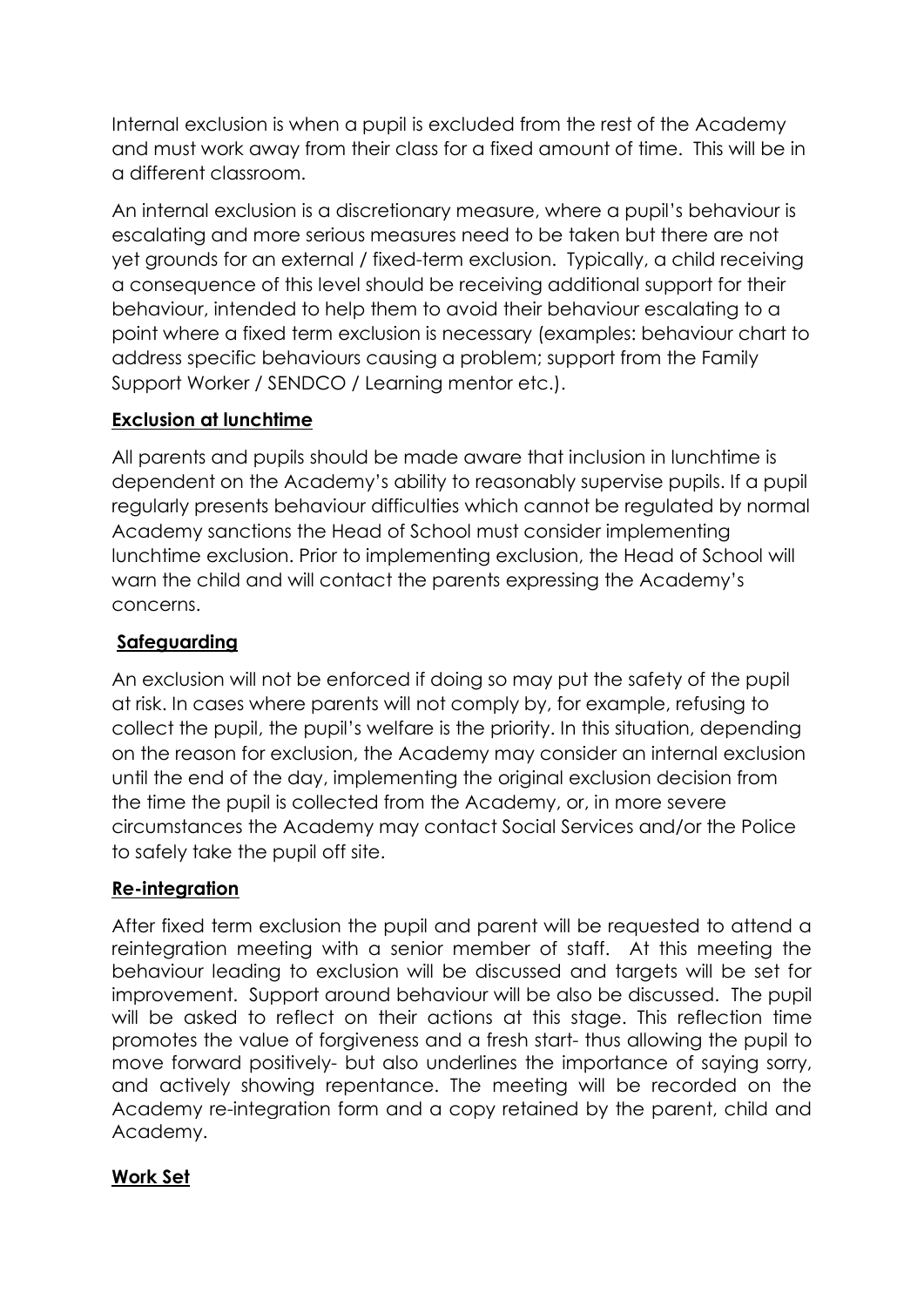When a pupil is excluded for more than one day, work should be set by the Academy within a reasonable time-scale and this should be returned to the Academy when the exclusion is over. If a child is excluded at the end of an Academy day, then it may not be possible to arrange for work to be set until the following morning. A pupil can be excluded for up to 10 continuous days on a fixed term basis. On the 6th continuous day, the Academy is responsible for providing education for the pupil, which could be at another local Academy, a pupil referral unit or by providing home education.

# **Behaviour outside Academy**

Pupils' behaviour outside the Academy on school business e.g. on academy trips, at sports events, is subject to the Federation behaviour policy. Unacceptable behaviour in such circumstances will be dealt with as if it had taken place in the Academy.

# **Pupils with special educational needs and disabled pupils**

The Academy must take account of any special educational needs when considering whether or not to exclude a pupil. The Head of School should ensure that reasonable steps, in line with the Equality Act have been taken by the Academy to respond to a pupil's disability so the pupil is not treated less favourably for reasons related to the disability.

## **Managed move**

In cases where the Head of School and parents agree that the progress of the pupil has been unsatisfactory and the pupil is unwilling or unable to profit from the educational opportunities offered, or if a parent's failure to engage in strategies implemented by the Academy are resulting in a continuing pattern of poor behaviour or lack of improvement in behaviour, the Head of School may consult with the Local Authority and propose a managed move. This is not exclusion and in such cases the Head of School may assist the parents in placing the pupil in another school or Academy.

## **Removal from the Academy for other reasons**

The Head of School may send a pupil home, after consultation with that pupil's parents and a health professional as appropriate, if the pupil poses an immediate and serious risk to the health and safety of other pupils and staff, for example because of a diagnosed illness such as a notifiable disease. This is not an exclusion and should be for the shortest possible time. A pupil cannot be 'sent home' for other reasons, including poor behaviour.

# **Equal Opportunities**